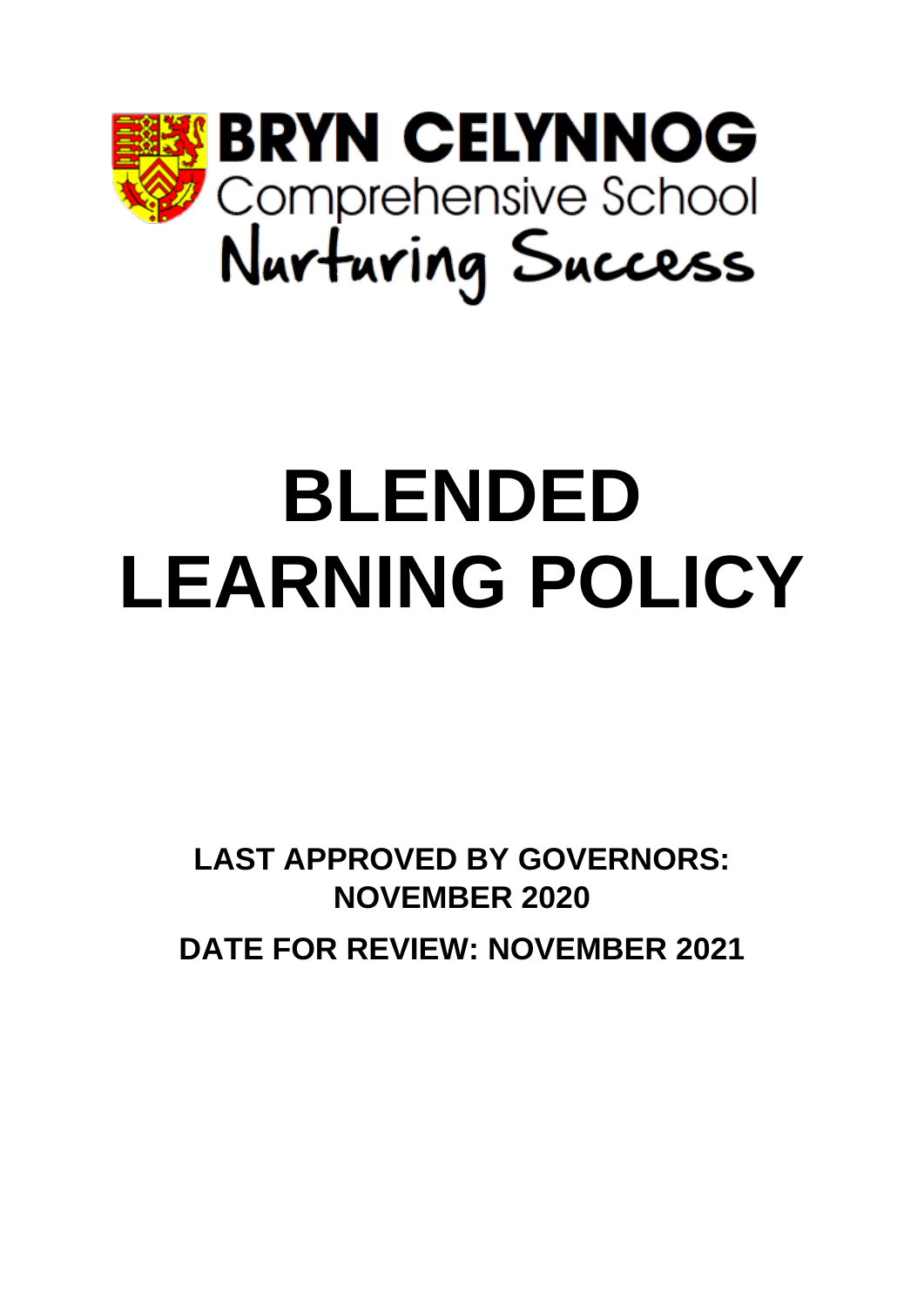## **Blended learning policy**

The COVID-19 pandemic has made it necessary for schools to adopt a blended learning approach in order to ensure that teaching and learning can take place effectively in any instances of school closures, or of student self-isolation. Blended learning refers to a blend of in-school and home learning. In this way the current curriculum/ examination courses can be delivered in a more flexible manner, using traditional teaching/classroom approaches, supported by an online delivery platform (in the case of Bryncelynnog Comprehensive School our online delivery platform is Microsoft Teams).

The current approach to blended learning being used at Bryncelynnog does not include synchronous learning, where the teacher conducts live lessons that are streamed. Our blended learning model uses Teams to make tasks, advice and resources available to students. This is supported by the Chat feature on Teams, and by other communications such as email, in order to support learning and to provide feedback. Teachers may use other resources, such as audio lectures, podcasts and PowerPoint presentations with audio commentary, and subject specific software packages in order to enhance learning. Where blended learning can be planned in advance, hard copies of resources may be provided, in order to enable students to access their work in a manner similar to that that they would experience in the class room.

#### **Roles and responsibilities in relation to blended learning**

SMT will:

- Develop (in consultations with key staff) the whole-school approach to blended learning
- Communicate this policy to staff, student and parents
- Provide suitable training to staff and to students to enable effective blended learning to take place
- Conduct an annual review of blended learning and communicate this to staff

Heads of Faculty/Heads of Department will:

- Determine, in consultation with their Faculty/Department, which approach(es) to blended learning best suit the needs of their Faculty/Department
- Trial and implement suitable approaches to blended learning
- Monitor the impact of these approaches to blended learning

Heads of Learning will:

- Monitor the engagement of students in their year group with blended learning
- Provide appropriate non subject-specific interventions when needed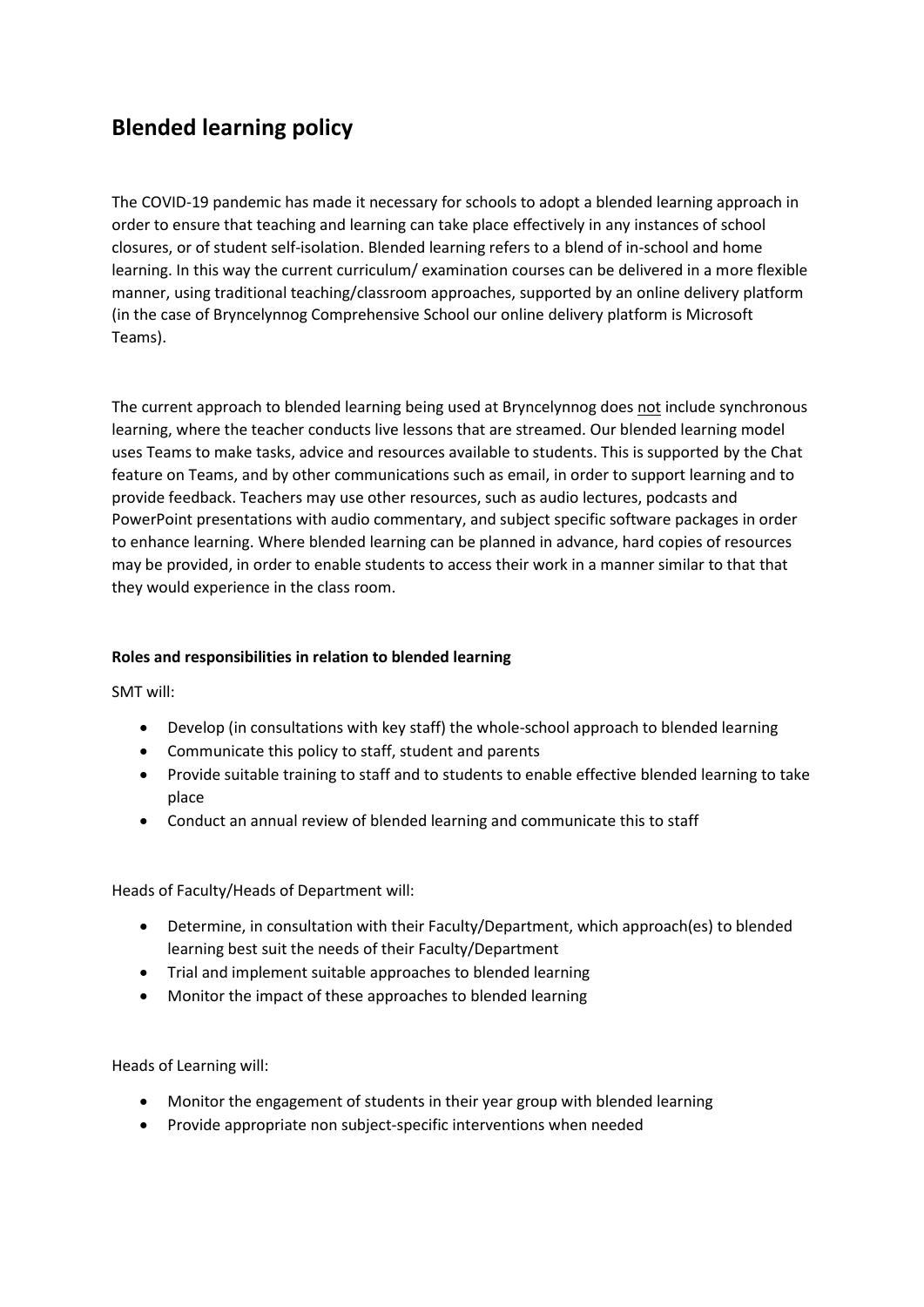Classroom teachers will:

- Implement the use of Teams with their classes in line with their Faculty/Departmental approach
- Deliver blended learning content and activities that take into account the needs of all students
- Monitor the work completed and submitted by students.
- Mark/assess the work submitted by students via Teams.
- When needed, communicate with individual students via Teams in order to address any issues and concerns that may arise with their work.

#### Minimum expectations

The review of Microsoft Teams completed in November 2020 sought to establish how different Faculties/Departments had been using Teams since the first lockdown in March 2020. It identified a great deal of good practice. The following are the minimum expectations expected of staff in their use of Microsoft Teams:

- Every teaching group will have access to a Team for every subject
- Teams will be used to set work for students who are self-isolating
- In the Sixth Form there will be Year 12 and 13 Teams, a Student Leadership Development Team, and a Seren Hub Team
- Staff will use the Post facility on Teams to inform students of the work and the tasks/activities undertaken in that lesson, along with access to suitable resources (for students who are absent or self-isolating). This will be updated regularly to ensure that students who are not in school can keep up to date with their work
- Staff will use the Chat facility to communicate with students when needed
- Staff will use the Files section to store resources necessary to support blended learning

#### Further usage

A number of Faculties and staff are using Teams in a more advanced manner, including the use of Assignments and Class Notebook. Staff training will be provided in the more advanced use of Teams in order to disseminate good practice throughout the school.

#### Student engagement

In such uncertain times, student engagement with blended learning needs to be monitored. This should be monitored by classroom teachers, but also by Heads of Faculty/Heads of Learning examining data on Teams usage by each student. Interventions must take into account any barriers to learning that may exist, difficulties in adapting to new ways of working, and the anxiety and uncertainty that is currently affecting so many students. It is expected that all students engage in their blended learning activities, meet deadlines, and submit work of an appropriate standard. It is the role of classroom teachers, Heads of Department/Faculty, and Heads of Learning to support students in this. Interventions should therefore be targeted at the specific needs of each individual student, taking a holistic approach, and involving suitable communication with parents/carers.